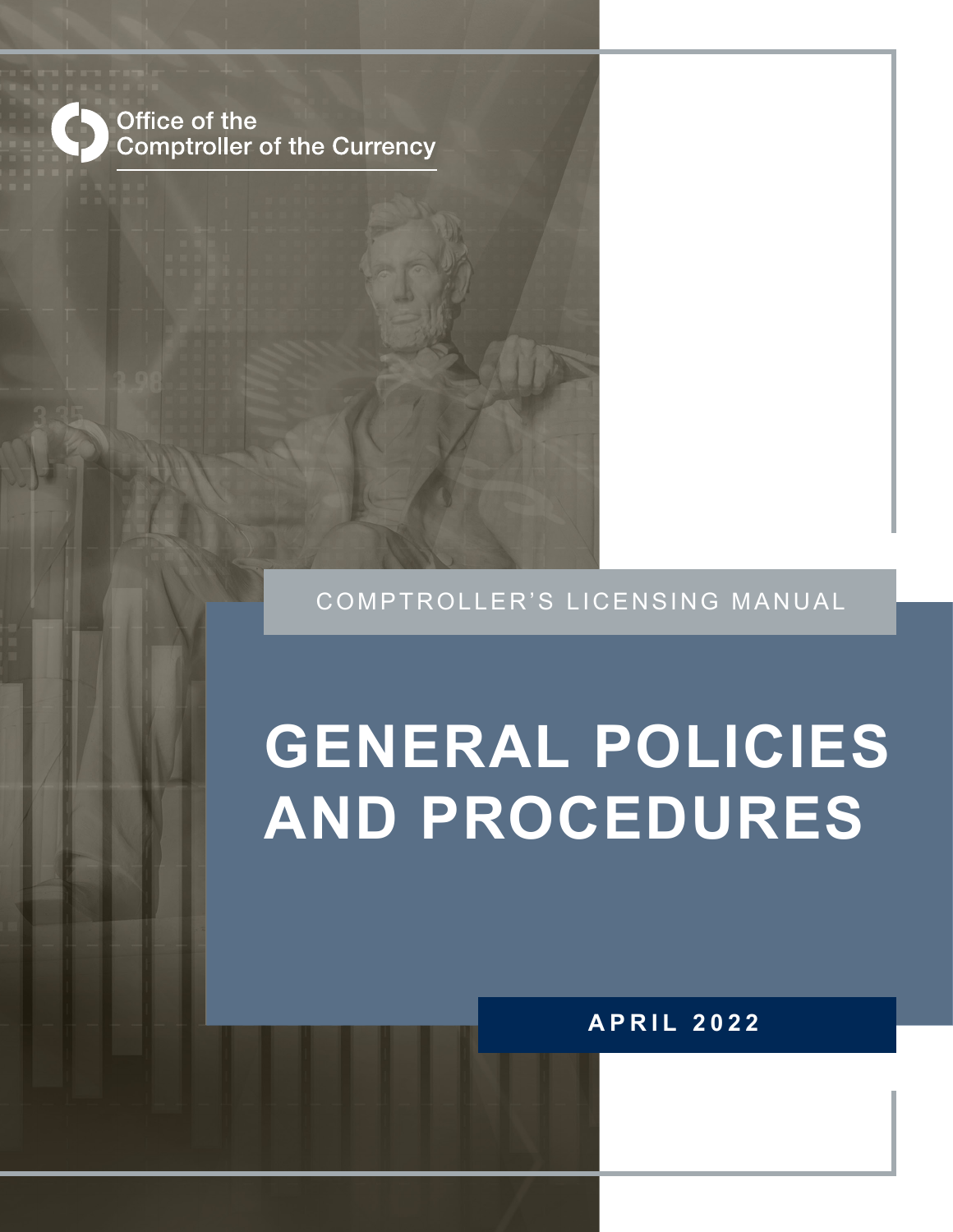# **Contents**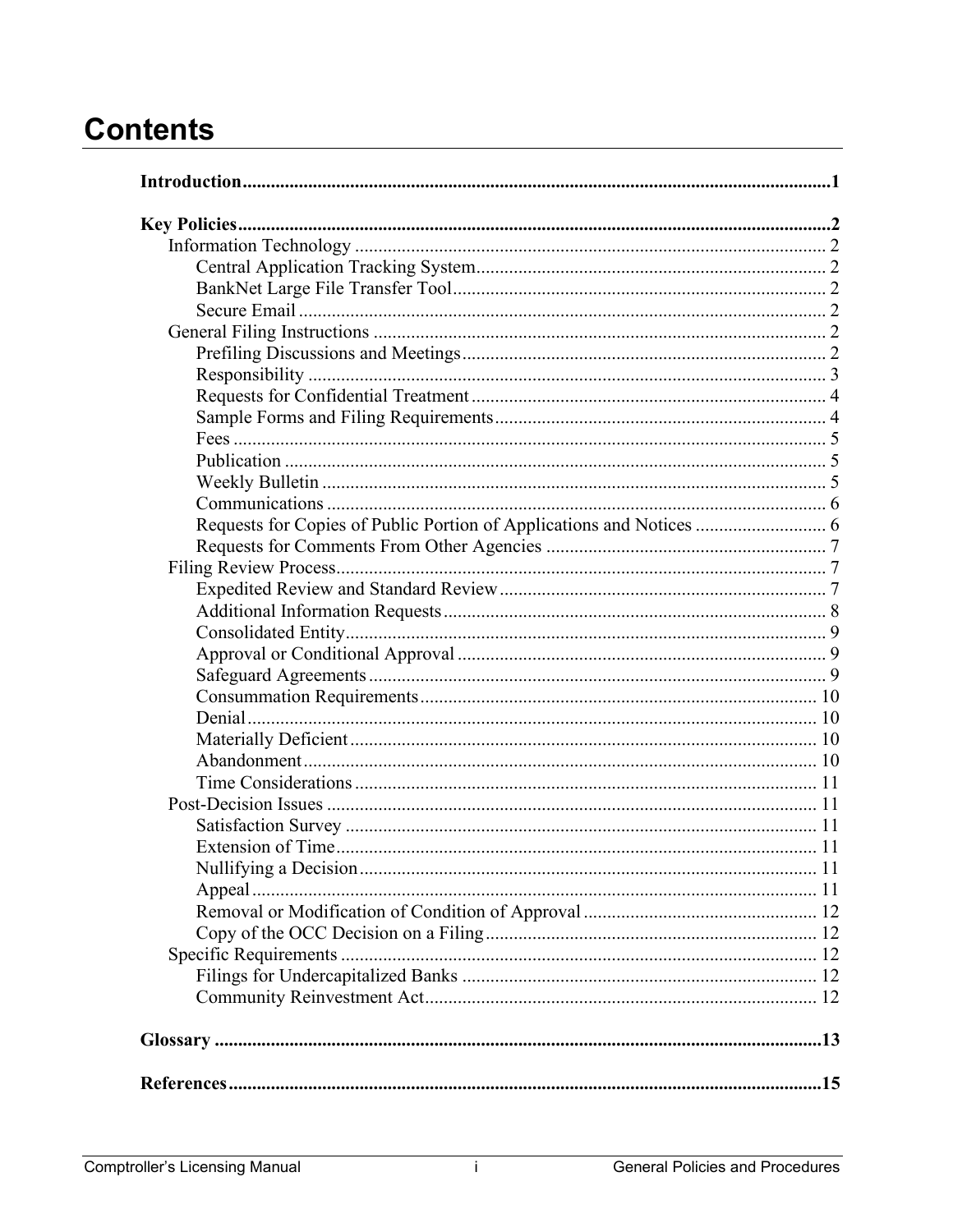|--|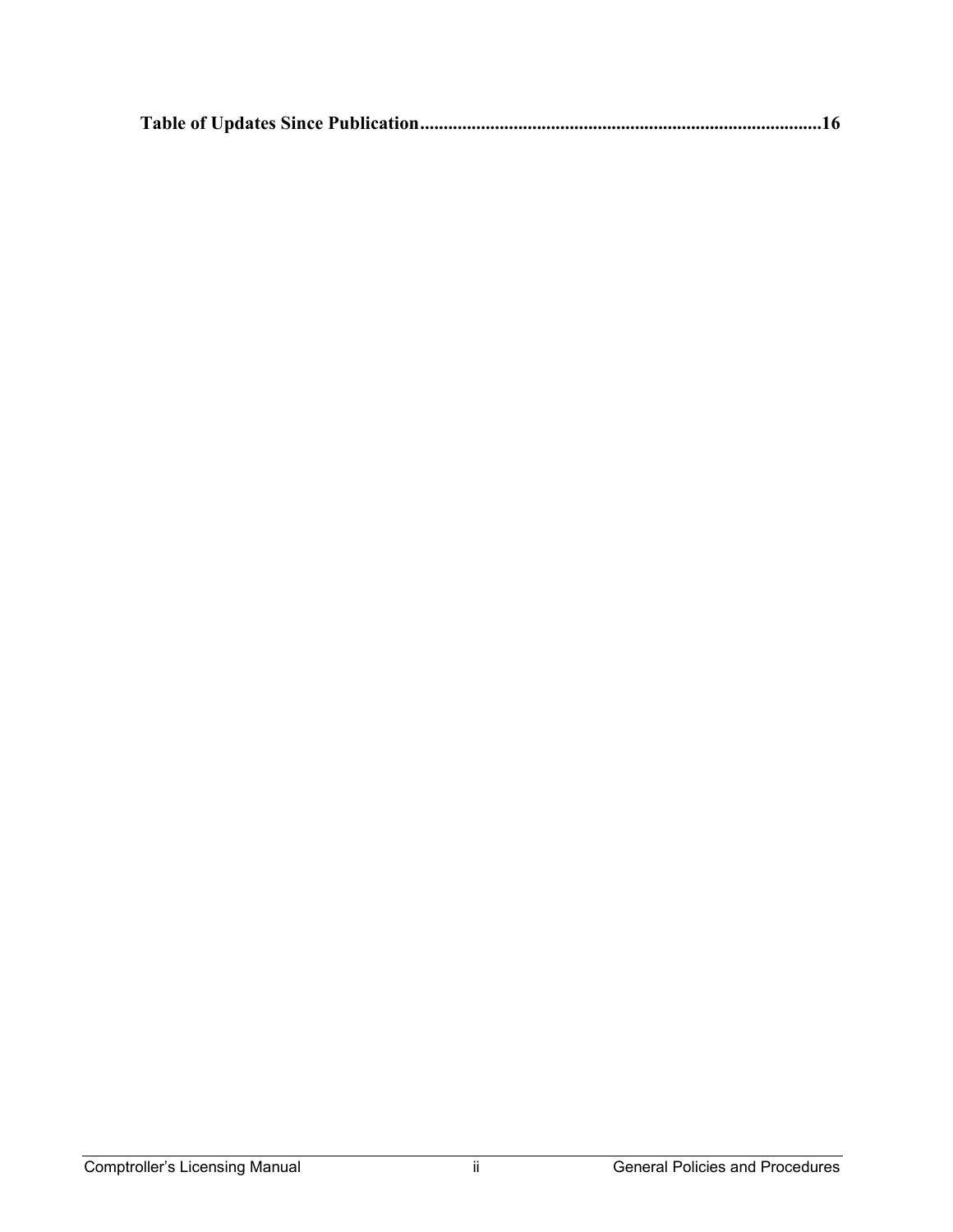# <span id="page-3-0"></span>**Introduction**

The *[Comptroller's Licensing Manual](http://www.occ.treas.gov/publications/publications-by-type/licensing-manuals/index-licensing-manuals.html)* is a collection of booklets that provide guidance concerning the licensing procedures of the Office of the Comptroller of the Currency (OCC) pertaining to a national bank or federal savings association (FSA) (collectively, banks) or other entities when engaging in various corporate transactions, such as organizing a new bank, initiating a business combination, establishing or closing a branch, establishing subsidiaries, making certain changes to capital or debt, and other transactions. The requirements referred to in these guidance documents reflect provisions in existing statutes and regulations. The relevant statutes and regulations are listed at the end of the booklets or referenced as applicable throughout the documents.<sup>1</sup>

The "General Policies and Procedures" booklet is an introduction to the other booklets that compose the *[Comptroller's Licensing Manual](https://www.occ.treas.gov/publications-and-resources/publications/comptrollers-licensing-manual/index-comptrollers-licensing-manual.html)* and should be used alongside the other booklets to prepare specific types of applications or notices (collectively, filings). This booklet describes how to submit filings to the OCC, the filing process, and how the OCC reviews and makes decisions on filings. This booklet is a procedural guide only and does not list all factors that may be assessed during the OCC's analysis.

 $<sup>1</sup>$  This booklet also may include procedures that banks must follow in connection with filing applications and</sup> notices with the OCC. Such procedures are not substantive rules that establish decision criteria. Rather, they are steps a bank must take in connection with filing an application or notice to allow the OCC to assess whether a bank has met the substantive requirements for the application or notice in existing statutes and regulations. Consistent with the Administrative Procedure Act, the OCC may issue guidance concerning licensing that has the binding procedural steps a bank must take to allow the OCC to assess a bank's application or notice. See 5 USC 553(b)(A).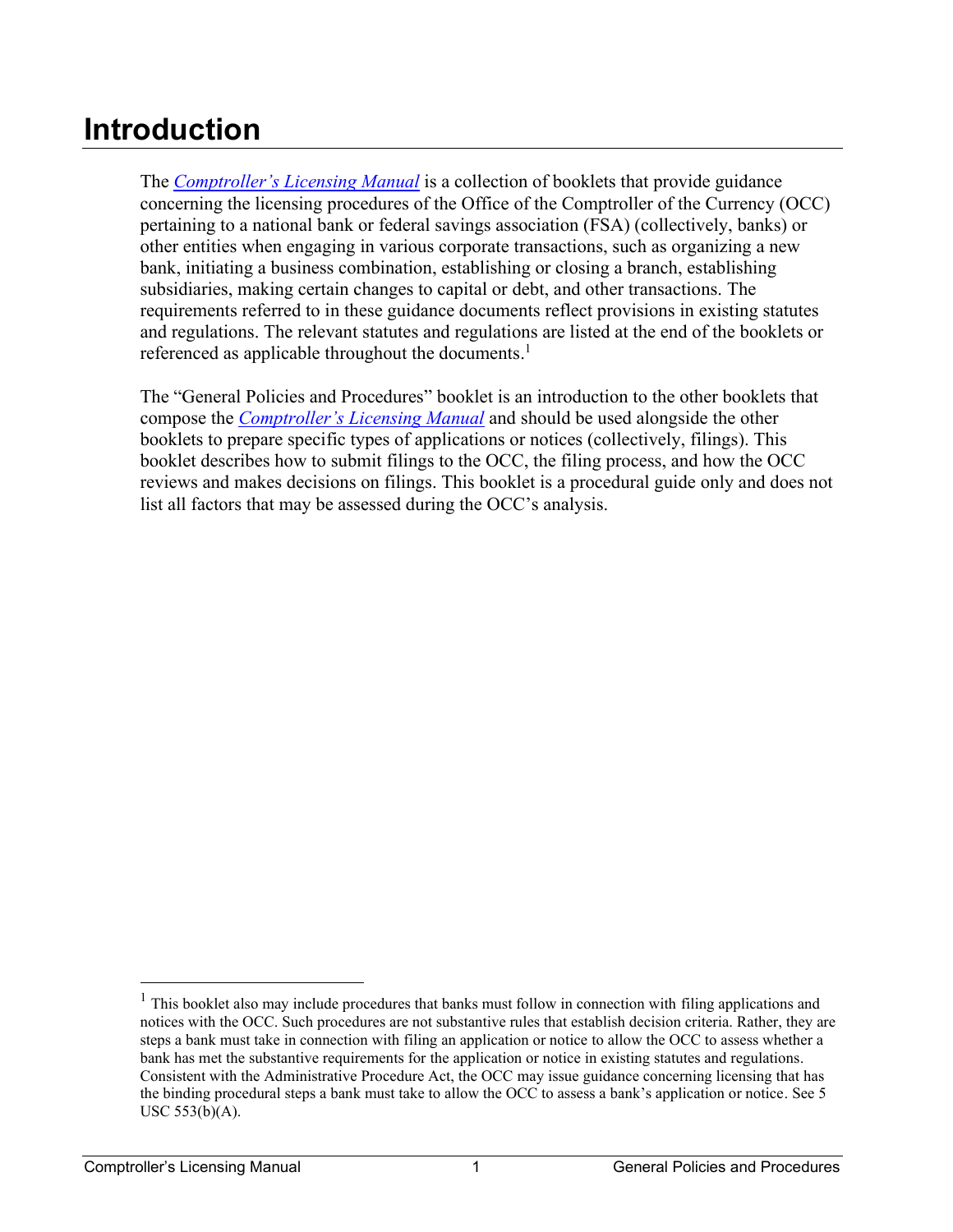# <span id="page-4-0"></span>**Key Policies**

# <span id="page-4-1"></span>**Information Technology**

### <span id="page-4-2"></span>Central Application Tracking System

Required filings may be submitted on paper to the appropriate OCC licensing office, but the OCC strongly encourages electronic filings. The OCC's electronic filing system, called the Central Application Tracking System (CATS), allows filers to complete and submit certain filings online. 2 Some forms can be completely filled out online, and other forms and supporting documents may be completed offline and uploaded individually.

CATS is accessed through [BankNet,](https://www.banknet.gov/entrance/default.html) the OCC's secure website for communicating with and receiving information from banks. All banks can access BankNet after registering with the BankNet system. For more information about filing licensing applications or notices through CATS, including BankNet registration instructions and CATS user manuals, refer to the [Licensing Division home page](http://www.occ.treas.gov/topics/licensing/index-licensing.html) on the OCC's website.

#### <span id="page-4-3"></span>BankNet Large File Transfer Tool

<span id="page-4-4"></span>[BankNet](https://www.banknet.gov/entrance/default.html) users can securely transmit files of any size to the OCC by using the BankNet Large File Transfer tool. The tool automatically encrypts the files as they upload into the OCC folder selected to receive the transfer. For more information on access and use of the tool, visit the [BankNet Communications Center.](https://www.banknet.gov/entrance/default.html)

#### Secure Email

 representatives. When an OCC employee sends a secure email, the recipient receives a email, the recipient is prompted to register before the message can be read. For more The OCC has a secure email system for communication between OCC employees and bank notification that an encrypted email was sent. The recipient follows the link in the notification to retrieve the message. If the recipient is not registered for OCC encrypted information and to register for this service, visit the [BankNet Communications Center.](https://www.banknet.gov/entrance/default.html)

# <span id="page-4-5"></span>**General Filing Instructions**

#### <span id="page-4-6"></span>Prefiling Discussions and Meetings

The OCC encourages potential filers to contact the OCC to discuss corporate proposals before filing applications or notices. Prefiling communications can be informal discussions (for example, telephone or conference calls) or more formal prefiling meetings.

 $2$  "Filer" refers to a person or entity that submits a notice or application to the OCC. Refer to 12 CFR 5.3.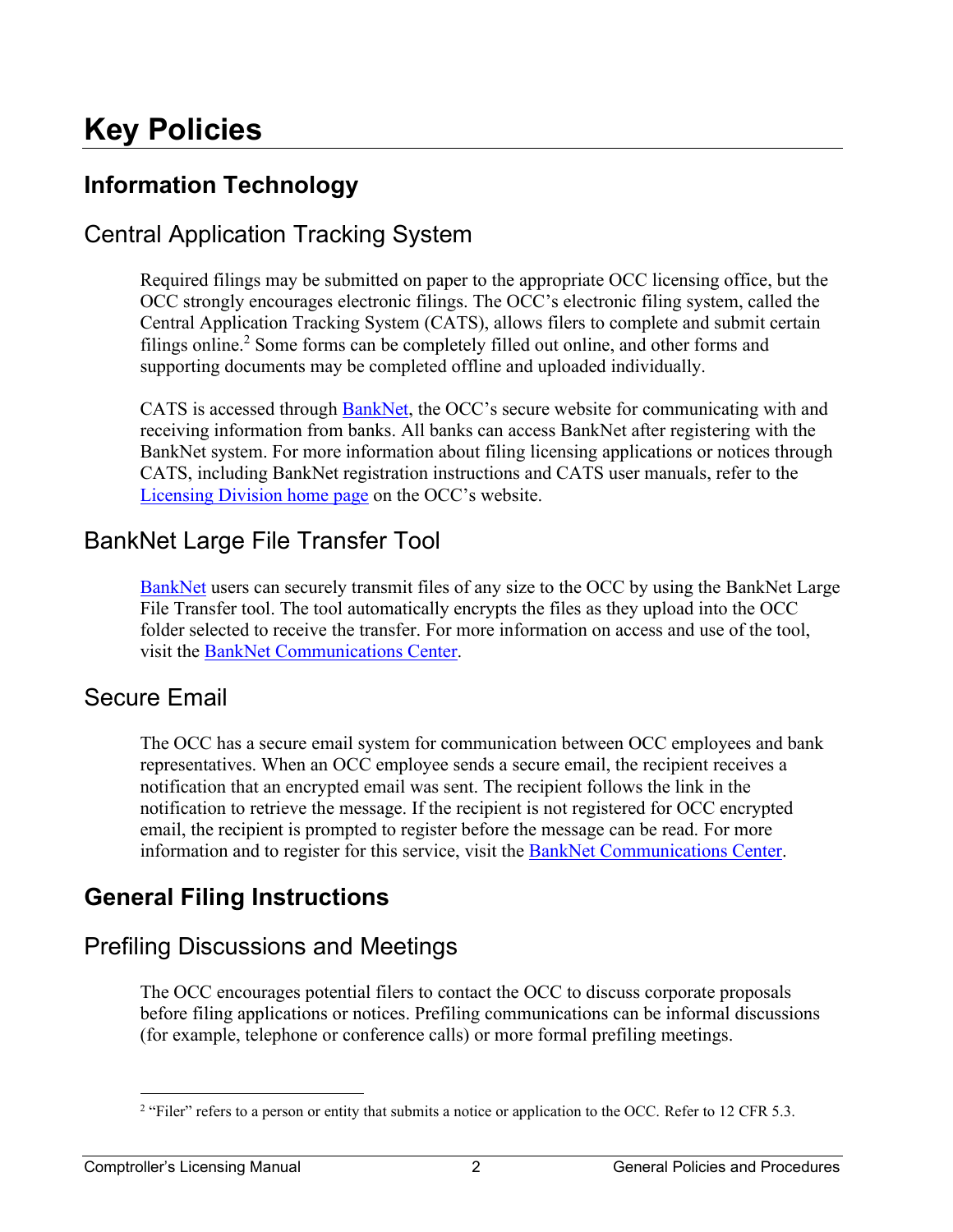A filer can request a prefiling meeting with licensing staff to review a proposed transaction and the applicable processing steps. The OCC may require a prefiling meeting to discuss the submission requirements and appropriate policies and procedures related to a proposed filing (for example, charters). As discussed in 12 CFR 5.4(f), the OCC decides whether to require a prefiling meeting on a case-by-case basis.<sup>3</sup>

Filers requesting the OCC to approve an activity or transaction involving novel, complex, or unique proposals should contact licensing staff in the appropriate OCC licensing office to discuss the issues before submitting the filing. This prefiling discussion facilitates the filer's ability to prepare the filing effectively and completely. It also enhances the OCC's ability to process the filing.

 The processing office for most filings is the OCC licensing office responsible for the state in which the bank is headquartered (refer to [Licensing Office Contacts\)](https://www.occ.gov/topics/licensing/application-contacts.html). Novel, complex, or unique filings; filings by certain of the largest banks; and filings from banks supervised by the Washington field office are usually processed in the OCC's Headquarters licensing office in Washington, D.C.

#### <span id="page-5-0"></span>**Responsibility**

The OCC expects each filer to prepare its filing accurately and completely. Each filer certifies that its filing and supporting materials submitted to the OCC contain no material misrepresentations or omissions. Any filer that misrepresents or omits facts in a filing or supporting materials may be subject to enforcement actions or other penalties, including criminal penalties, provided in 18 USC 1001.

Each filer should

- submit all necessary information about the proposed transaction to help the OCC reach an informed decision.
- of "unknown" should be explained. • provide complete, accurate responses to the questions in all relevant application and notice forms (refer to the *Comptroller's [Licensing Manual](https://www.occ.gov/publications/publications-by-type/licensing-manuals/index-licensing-manuals.html)* page on the OCC's website). If the answer is "not applicable," "unknown," or "none," the filer should say so. Answers
- provide a cross-reference to a specific citation or location of documents attached as supporting information. Filers do not need to duplicate information supplied on another form or in another exhibit of the same filing.
- determine compliance with all applicable statutes and regulations.

Each filer is expected to notify the OCC of any significant change to a proposal, whether the change occurs before or after the OCC's initial decision. If the OCC discovers a material misrepresentation or omission after deciding the filing, the agency may nullify or revoke its decision.

 $3$  A mutual FSA converting to stock form is the one instance when a prefiling meeting is mandatory. Refer to 12 CFR 192.100.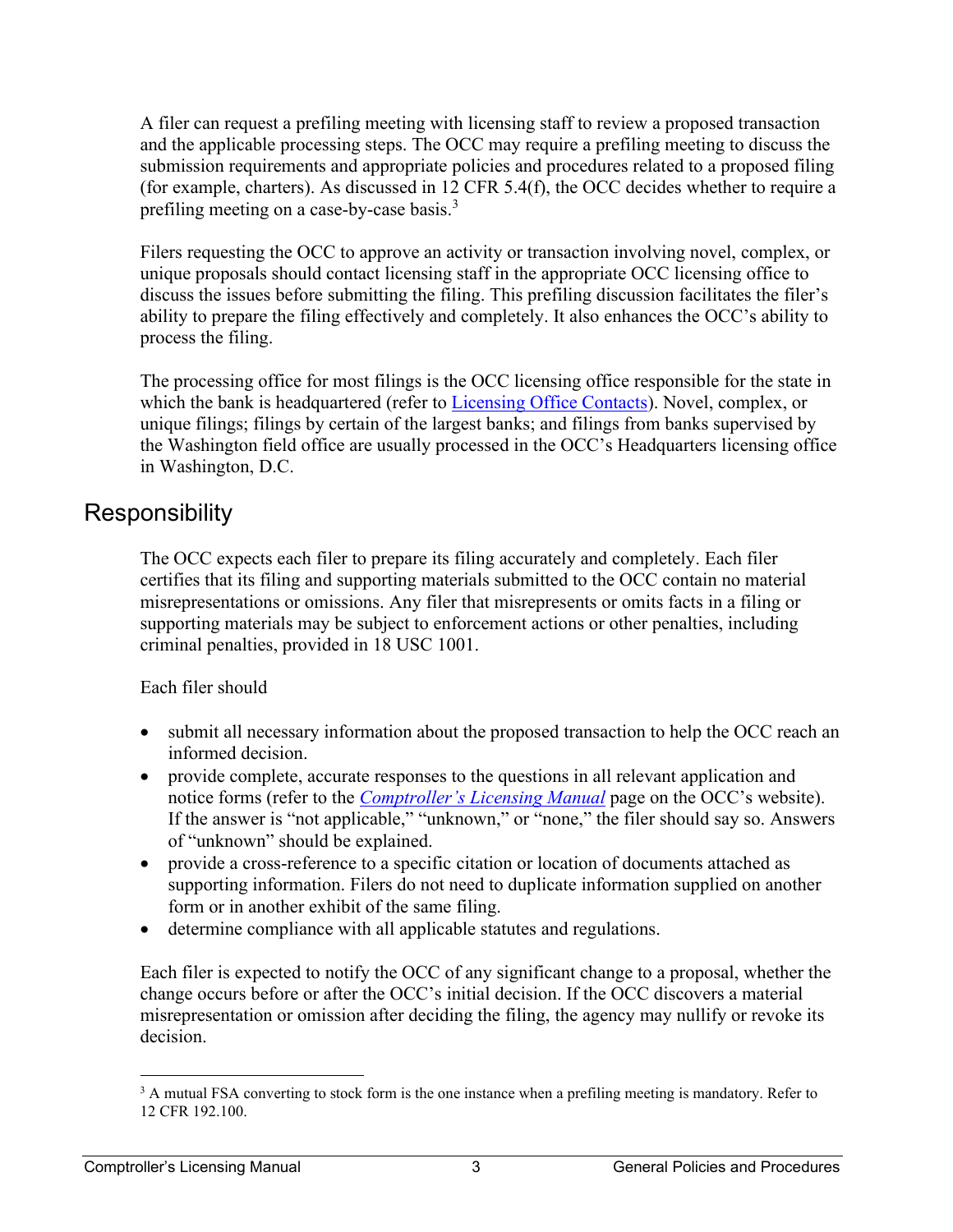## <span id="page-6-0"></span>Requests for Confidential Treatment

A filer or an interested person submitting information to the OCC may request that specific information be treated as confidential. The request should

- indicate precisely which portions of a document are considered confidential.
- discuss the justification for the requested treatment and specifically demonstrate the harm (for example, loss of competitive position or invasion of privacy) that would result from publicly releasing the information.
- generally not extend to an entire filing.

If the OCC does not consider the information to be confidential, the OCC may include that information in the public file after providing notice to the filer. In addition, the OCC may, at its own initiative, determine that certain information should be treated as confidential and withhold that information from the public file.

Certain filings may include personally identifiable information (PII). The term "PII" refers to information that can be used to distinguish or trace an individual's identity, either alone or when combined with other information that is linked or linkable to a specific individual. Examples of PII include an individual's first name or first initial and last name, Social Security number, passport number, credit card numbers, clearances, bank numbers, biometrics (for example, fingerprints), date or place of birth, mother's maiden name, or medical data. If this type of information is lost, compromised, or disclosed without authorization, it can cause substantial harm, embarrassment, inconvenience, or injustice to an individual, including identity theft. Filers should request confidential treatment for portions of a filing containing PII.

The filer should separate confidential information from nonconfidential information and label the confidential portion as such. The OCC encourages filers to further separate PII into its own separate confidential section of the filing. The filing should include a comprehensive index or table of contents that identifies each item or section for which confidential treatment is being requested.

If a filing is submitted through CATS, the filer is asked to identify each document uploaded into CATS as public, confidential, or PII. The filer, however, must still request confidential treatment and, where sought, provide justification for that treatment within the filing, as described in this section.

## <span id="page-6-1"></span>Sample Forms and Filing Requirements

Sample forms for OCC filings are on the *Comptroller's [Licensing Manual](https://www.occ.gov/publications/publications-by-type/licensing-manuals/index-licensing-manuals.html)* page on the OCC's website.

In lieu of using the OCC's sample forms, filers may submit a form, application, or other document that has been submitted to another federal agency if that submission covers the proposed transaction and includes substantially the same information that the OCC requires.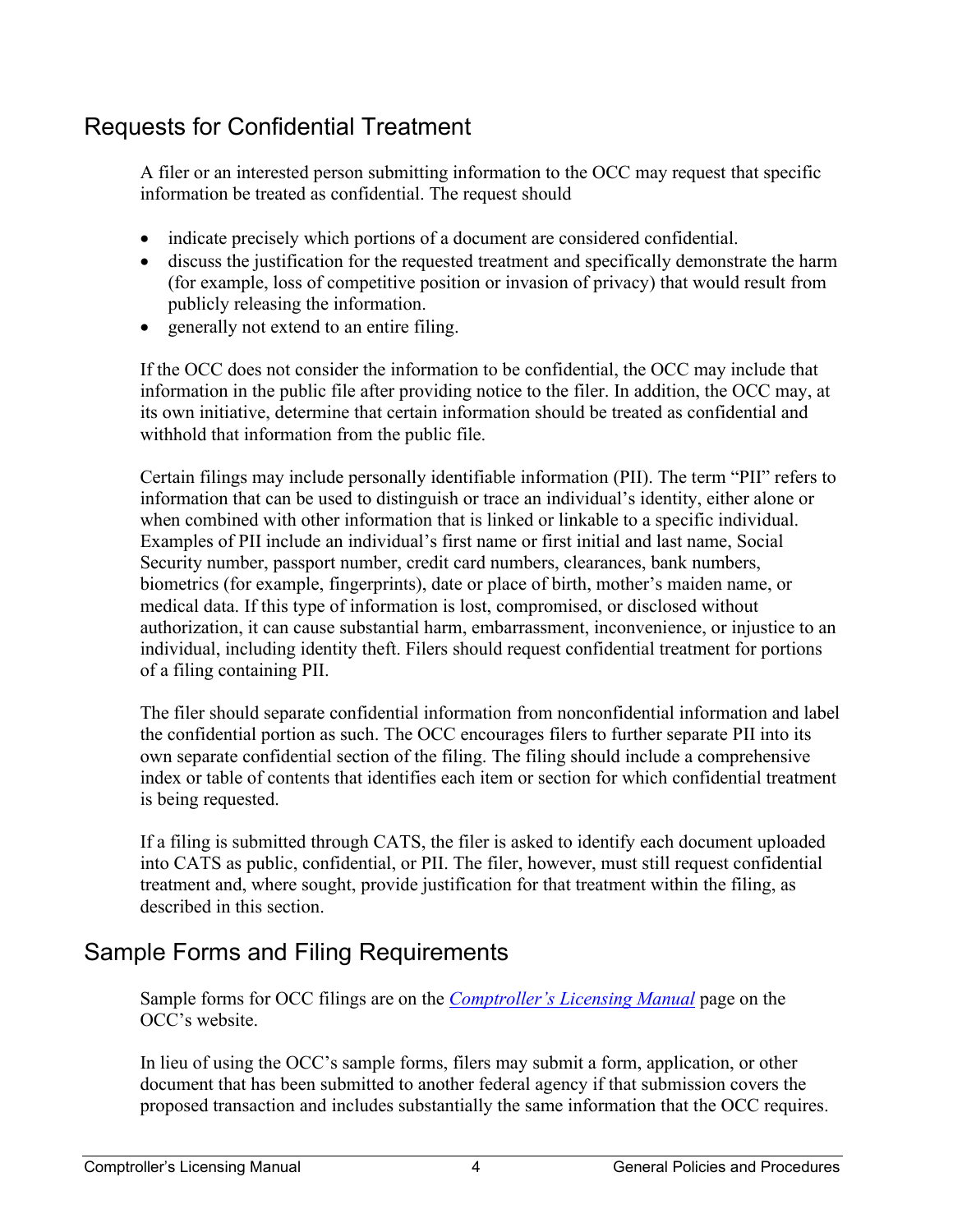Each filer may submit its original filing by one of the following methods: entry into CATS, hand delivery, regular mail, mail with return receipt requested, or express or overnight mail service (for example, FedEx, Express Mail, or United Parcel Service). Filers may submit additional information by any of those methods or by OCC secure email to the appropriate OCC licensing office.

#### <span id="page-7-0"></span>Fees

The OCC publishes a fee schedule at least annually in a bulletin titled "Office of the Comptroller of the Currency Fees and Assessments." A copy of the current bulletin and notice of any fee suspensions are available on the [Assessment & Fees](https://occ.gov/topics/supervision-and-examination/examinations/assessments-and-fees/index-assessments-and-fees.html) page of the OCC's website.

Unless the OCC has waived the filing fee requirement, the appropriate fee must be paid by means listed in the bulletin.

The OCC generally does not refund fees. When justified by the OCC's processing cost or in extenuating circumstances, however, the OCC may grant a request for a fee waiver, reduction, or refund (fee concession). To request a fee concession, the filer should make a written request, including justification, to the appropriate OCC licensing office before or when submitting its filing. The OCC decides all requests individually. A fee concession may be warranted for

- a corporate reorganization when numerous affiliates are being combined, but only one analysis is needed.
- a transaction when multiple filings are necessary to comply with statutory or regulatory requirements.
- a filing necessitated by a natural disaster.

#### <span id="page-7-1"></span>**Publication**

Filers for certain types of transactions must publish newspaper notices as required by laws or regulations (public notice). A comment period, during which the public may provide comment to the OCC, follows the public notice. The relevant *[Comptroller's Licensing](https://www.occ.treas.gov/publications-and-resources/publications/comptrollers-licensing-manual/index-comptrollers-licensing-manual.html) [Manual](https://www.occ.treas.gov/publications-and-resources/publications/comptrollers-licensing-manual/index-comptrollers-licensing-manual.html)* booklets discuss the specific publication requirement for each type of filing. The ["Public Notice and Comments"](https://www.occ.gov/publications-and-resources/publications/comptrollers-licensing-manual/files/licensing-booklet-public-notice-and-comments.html) booklet also has a general discussion of public notice requirements.

#### <span id="page-7-2"></span>Weekly Bulletin

The OCC publishes the [Weekly Bulletin,](https://www.occ.gov/topics/charters-and-licensing/weekly-bulletin/index-weekly-bulletin.html) which provides notice of the OCC's receipt of and actions taken on applications and notices filed for the following: new charters, new branches, mergers, conversions, fiduciary powers, subsidiaries, relocation of main offices and branches, changes in corporate title, branch closings, changes in bank control, terminations, and transactions involving federal branches and agencies. Although the Weekly Bulletin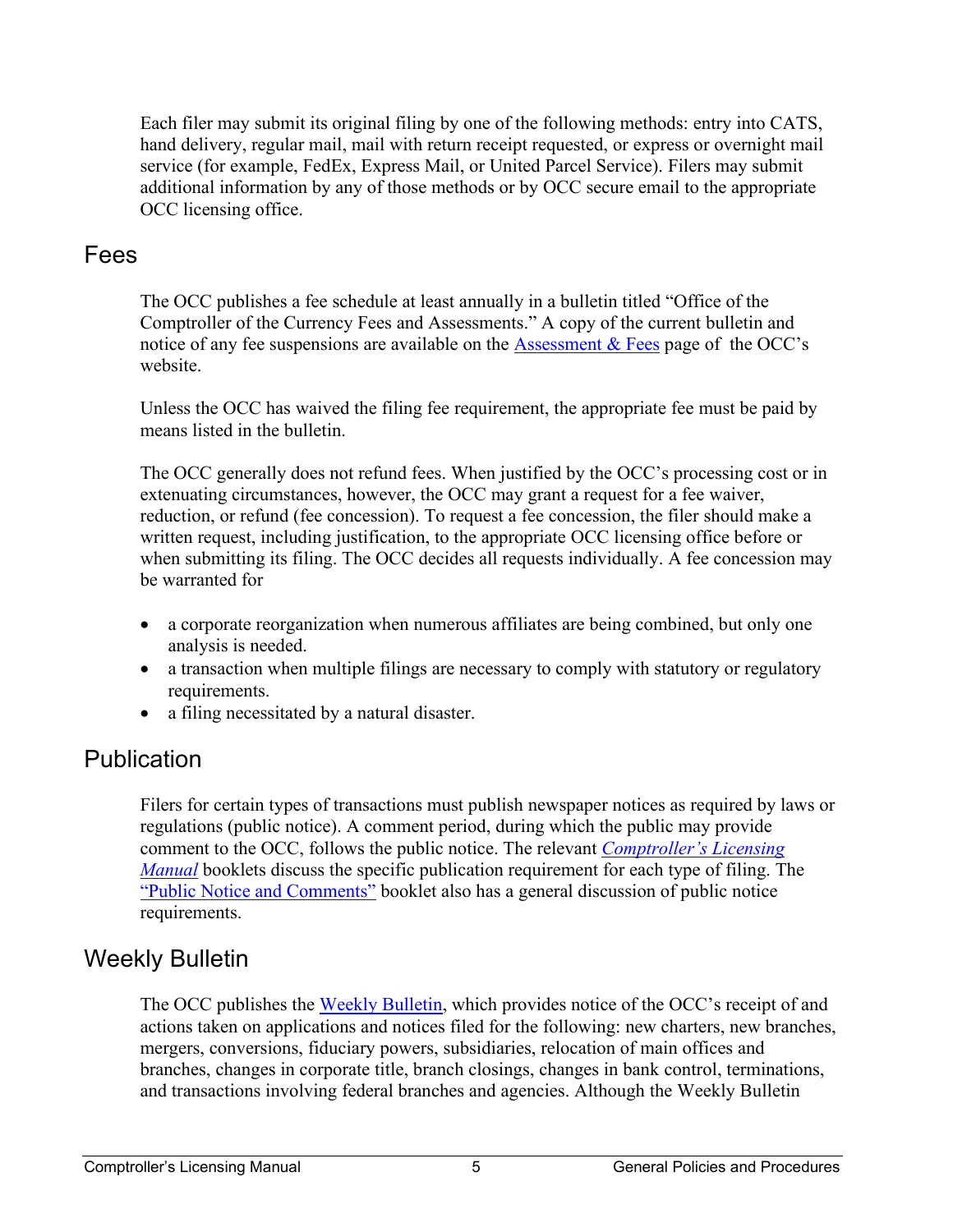provides additional information to the public, it does not satisfy filers' public notice requirements.

#### <span id="page-8-0"></span>Communications

The OCC encourages each filer to appoint a contact person to serve as its primary liaison. To enhance communications between the OCC and the filer and to expedite handling, the OCC encourages contact persons to use the CATS-assigned OCC control number, which identifies each filing uniquely, on all communications during the filing process.

Interested parties can file written comments to support or oppose a proposed transaction or activity during the public comment period. (Refer to the ["Public Notice and Comments"](https://www.occ.gov/publications-and-resources/publications/comptrollers-licensing-manual/files/licensing-booklet-public-notice-and-comments.html) booklet.) The OCC encourages banks and interested persons, including community groups, to communicate continuously on matters of material interest, not only when an application is filed.

When public comments are received, the OCC provides the commenter with a copy of the decision letter for the filing. (Refer to the ["Public Notice and Comments"](https://www.occ.gov/publications-and-resources/publications/comptrollers-licensing-manual/files/licensing-booklet-public-notice-and-comments.html) booklet.) A member of Congress who files a congressional inquiry also receives a copy of the OCC's decision from the OCC's Congressional Relations Division.

#### <span id="page-8-1"></span>Requests for Copies of Public Portion of Applications and Notices

While a filing is pending with the OCC, the OCC licensing office may provide the public portion of a filing to any person who requests it. The public file consists of those portions of the filing, supporting data, and supplementary information that were submitted by the filer and interested persons and not given confidential treatment.

To obtain the public portion of a pending filing, a person or entity should submit a written request (using postal mail or e-mail) to the appropriate OCC licensing office.<sup>4</sup> To obtain the public portion of a closed or decided filing, a person or entity may submit a request electronically through the OCC's Web portal at [https://foia-pal.occ.gov/palMain.aspx,](https://foia-pal.occ.gov/palMain.aspx) or in writing to the Office of the Comptroller of the Currency, Communications Division, 400 7th St. SW, Washington, DC 20219, or complete a request [online.](https://foia-pal.occ.gov/palMain.aspx)

A person or entity seeking information on an application or notice beyond the public file should submit that request [online,](https://foia-pal.occ.gov/palMain.aspx) under the procedures described in 12 CFR 4, subpart B.

The OCC may impose a fee for research and duplication expenses in accordance with 12 CFR 4.17 and at the rate the OCC publishes in the "Notice of Comptroller of the Currency Fees" described in 12 CFR 8.8.

<sup>&</sup>lt;sup>4</sup> The OCC posts the public portions of all business combination and charter applications on the Freedom of [Information Act Electronic Reading Room](https://foia-pal.occ.gov/app/ReadingRoom.aspx) page.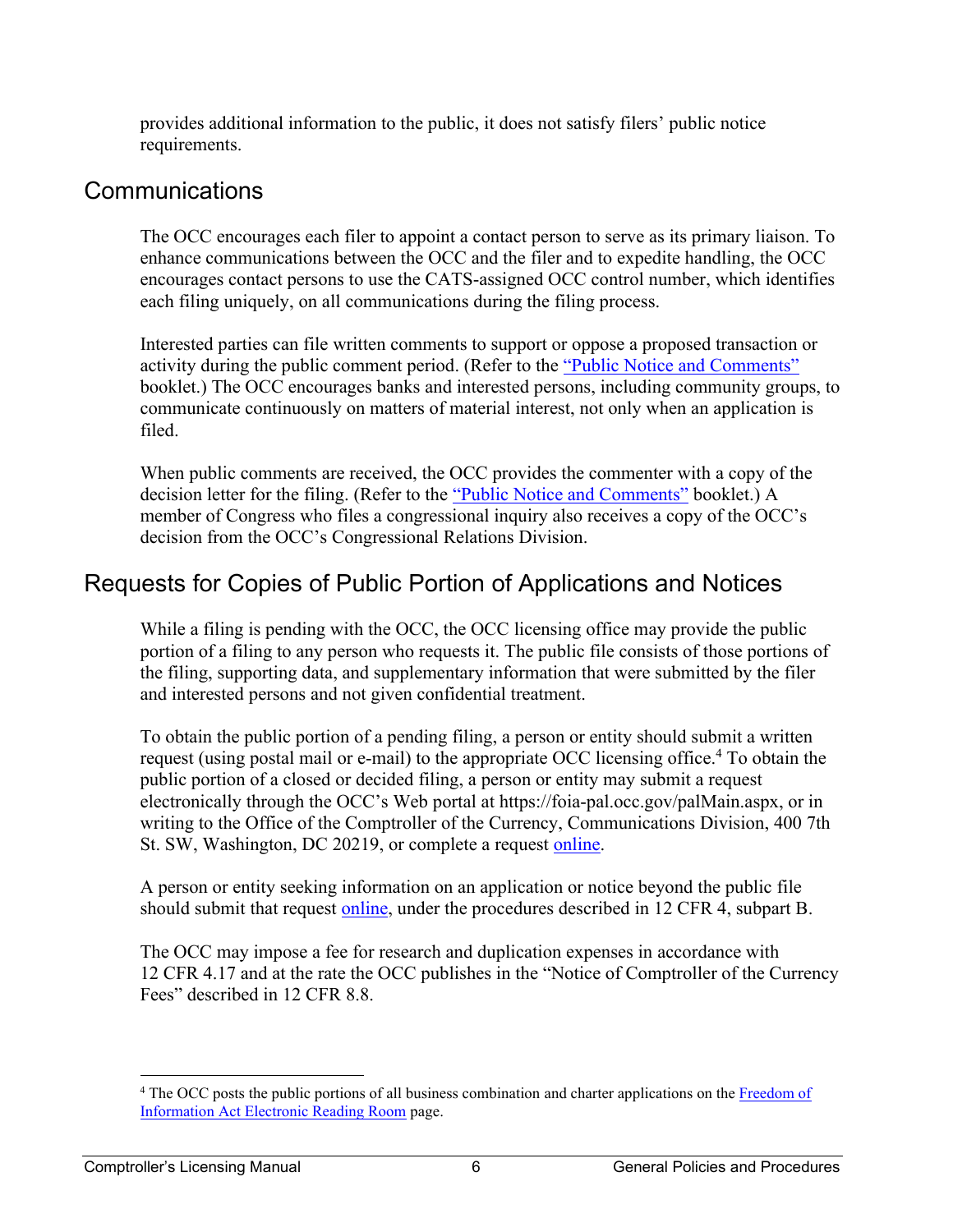### <span id="page-9-0"></span>Requests for Comments From Other Agencies

The OCC responds routinely to requests for comments from the following:

- The Federal Deposit Insurance Corporation (FDIC) and the Board of Governors of the Federal Reserve System (FRB) on banks involved in a merger.
- The FDIC and the FRB on proposed acquisitions under the Change in Bank Control Act.
- The FRB on Regulation K applications from national banks,<sup>5</sup> acquisitions of banks by existing bank holding companies, or proposed holding company formations by banks.
- The FRB regarding applications filed pursuant to 12 USC 1842 involving the acquisition of bank shares or assets of a national bank. 6

### <span id="page-9-1"></span>**Filing Review Process**

Licensing staff reviews each filing upon receipt to determine whether the filing contains all information necessary to reach a decision. Licensing staff

- requests additional information from the filer if the filing does not contain all required information.
- solicits input from appropriate OCC staff (for example, legal, supervision, and compliance).
- processes each filing in a timely manner.

Please refer to the booklets within the *Compt[roller's Licensing Manual](https://www.occ.treas.gov/publications-and-resources/publications/comptrollers-licensing-manual/index-comptrollers-licensing-manual.html)* for more specific information related to the requirements for each filing type.

## <span id="page-9-2"></span>Expedited Review and Standard Review

For certain filings, the OCC grants an eligible bank expedited review. For this purpose, "eligible bank or eligible savings association" means a national bank or FSA that (1) is well capitalized as defined in 12 CFR 5.3; (2) has a composite rating of 1 or 2 under the Uniform Financial Institutions Rating System; (3) has a Community Reinvestment Act (CRA) rating of "outstanding" or "satisfactory," if applicable; (4) has a consumer compliance rating of 1 or 2 under the Uniform Interagency Consumer Compliance Rating System; and (5) is not subject to a cease-and-desist order, consent order, formal written agreement, or prompt corrective action directive, or, if subject to any such order, is informed in writing by the OCC that the national bank or FSA may be treated as an "eligible bank or eligible savings

 $<sup>5</sup>$  Regulation K addresses foreign operations of FRB member banks and applications pertaining to the</sup> establishment of foreign branches. Edge Act and Agreement corporations, investments in foreign companies and subsidiaries, and requests to engage in new activities are not specifically authorized by the regulation.

 $6$  Refer to 12 USC 1842(b). If the OCC disapproves of the application within 30 days of the FRB's request for i information presented at the hearing. to 12 USC<br>ents, the FF<br>ation prese<br>Licensing comments, the FRB must hold a hearing on the application and decide whether to approve it based on the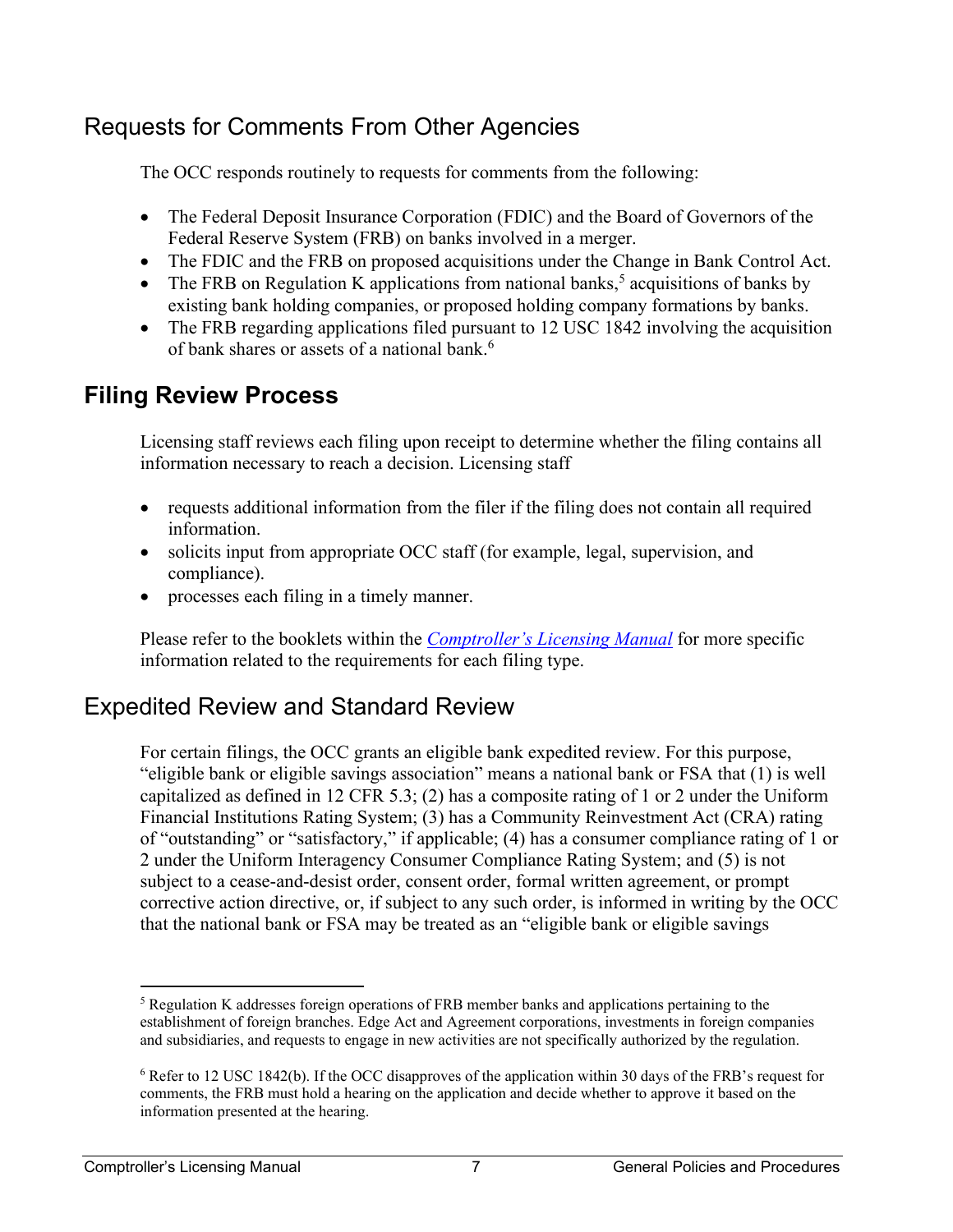association" for purposes of 12 CFR 5.7 Refer to the applicable *[Comptroller's Licensing](https://www.occ.treas.gov/publications-and-resources/publications/comptrollers-licensing-manual/index-comptrollers-licensing-manual.html) [Manual](https://www.occ.treas.gov/publications-and-resources/publications/comptrollers-licensing-manual/index-comptrollers-licensing-manual.html)* booklet for further details on whether expedited treatment is available.

When a filer submits two or more related filings jointly, the OCC follows standard review procedures unless all the submissions meet the qualifications for expedited review. Additionally, the OCC may adopt materially different procedures as it deems necessary for exceptional circumstances or unusual transactions. If all the filings qualify for expedited review, they are decided as of the end of the longest applicable time period, unless the OCC has advised the filer that they will not be given expedited treatment.

The OCC notifies the filer in writing if a filing is removed from expedited review. The OCC may extend the expedited review period or remove a filing from expedited review if it concludes that the filing, or an adverse comment regarding the filing, presents a significant supervisory, CRA, or compliance concern, or raises a significant legal or policy issue that requires additional OCC review.<sup>8</sup>

If one or more adverse public comments are received, the OCC will not extend the expedited review period or remove a filing from expedited review if it determines the adverse comments

- do not raise a significant supervisory, CRA (if applicable), or compliance concern;
- do not raise a significant legal or policy issue that requires additional OCC review;
- are frivolous, nonsubstantive, or filed primarily as a means of delaying action on the filing; or
- raise a CRA concern that the OCC determines has been satisfactorily resolved.<sup>9</sup> (Refer to the ["Public Notice and Comments"](https://www.occ.gov/publications-and-resources/publications/comptrollers-licensing-manual/files/licensing-booklet-public-notice-and-comments.html) booklet.)

#### <span id="page-10-0"></span>Additional Information Requests

Although the OCC strives to ask filers for additional information or opinions at the earliest possible date, it may make that request at any time during the filing process. When the OCC requests additional information, it provides the filer with a due date for its response. A request for additional information does not suspend the review period for filings accorded expedited review. Not providing the information within the time frame required, however, could result in a filing being removed from expedited review, delayed, conditionally approved, denied, deemed materially deficient, or deemed abandoned.

If additional information substantially changes the nature of the original filing, the OCC may direct a filer to republish the public notice and provide the public with another opportunity for comment.

 <sup>7</sup> Refer to 12 CFR 5.3.

<sup>&</sup>lt;sup>8</sup> Refer to 12 CFR 5.13(a)(2)(i).

<sup>&</sup>lt;sup>9</sup> Refer to 12 CFR 5.13(a)(2)(ii).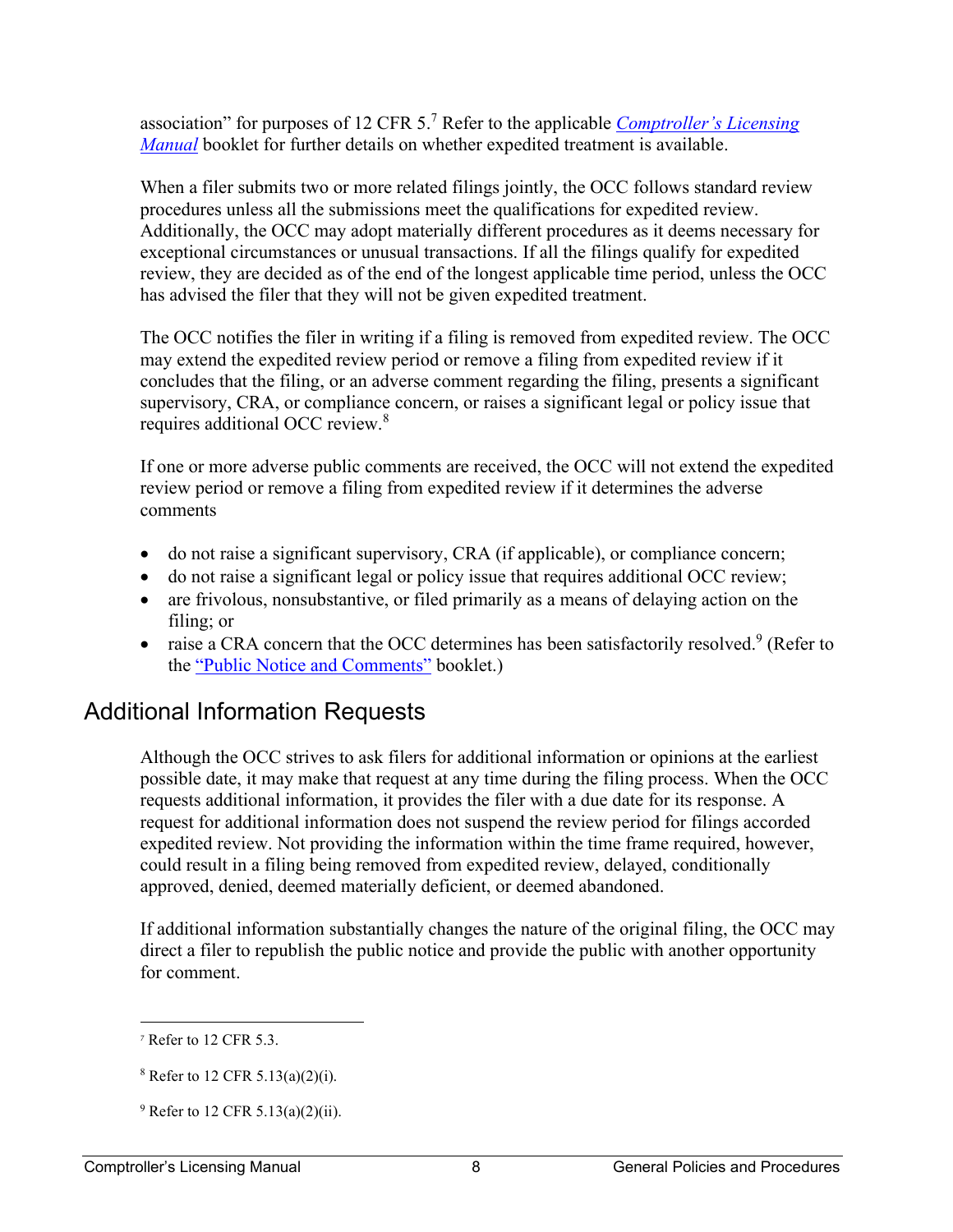#### <span id="page-11-0"></span>Consolidated Entity

In its analysis of a filing, the OCC considers the activities, resources, and condition of affiliates of the filer that reasonably may reflect on or affect the filer. For example, the OCC recognizes that the strength of a parent company, combined with the direct support it offers, might mitigate supervisory concerns about a filer. Conversely, the OCC recognizes when the filer's condition may be affected by the less than satisfactory condition of its parent or affiliate companies. Accordingly, the OCC considers the extent to which the filer's condition is affected by the overall condition of the consolidated entity.

## <span id="page-11-1"></span>Approval or Conditional Approval

The OCC determines whether approval is consistent with applicable laws, regulations, policies, and safety and soundness considerations. Criteria applicable to each type of filing are in the respective *[Comptroller's Licensing Manual](https://www.occ.treas.gov/publications-and-resources/publications/comptrollers-licensing-manual/index-comptrollers-licensing-manual.html)* booklet.

The OCC may condition its approval of an application or notice if it determines that one or more conditions are necessary or appropriate to ensure that approval is consistent with applicable laws, regulations, and OCC policies. Examples of possible conditions include

- conditions that limit the activities a bank subsidiary may conduct or that set standards for how certain activities may be conducted.
- supervisory conditions that require adherence to a capital or CRA plan.

Conditions that the OCC imposes in approving an application or notice are enforceable under 12 USC 1818. The conditions remain in effect after the effective or consummation date of an approved transaction or activity and continue until the OCC removes them. In decision letters that include references to enforceability, the following language is inserted in a separate paragraph that follows the list of conditions:

This condition of approval is a condition "imposed in writing by a federal banking agency in connection with any action or any application, notice, or other request" within the meaning of 12 USC 1818. As such, the condition is enforceable under 12 USC 1818.

#### <span id="page-11-2"></span>Safeguard Agreements

In certain cases, the OCC conditions approval of a filing on the filer entering into and complying with certain safeguard agreements. The OCC typically imposes such conditions in transactions involving limited purpose banks, such as trust banks and credit card banks, to address the specific risks inherent in those banks. The OCC may also impose conditions that require a bank to enter into safeguard agreements to address unique issues or provide additional support for the bank in other situations.

The OCC may use the following safeguard agreements: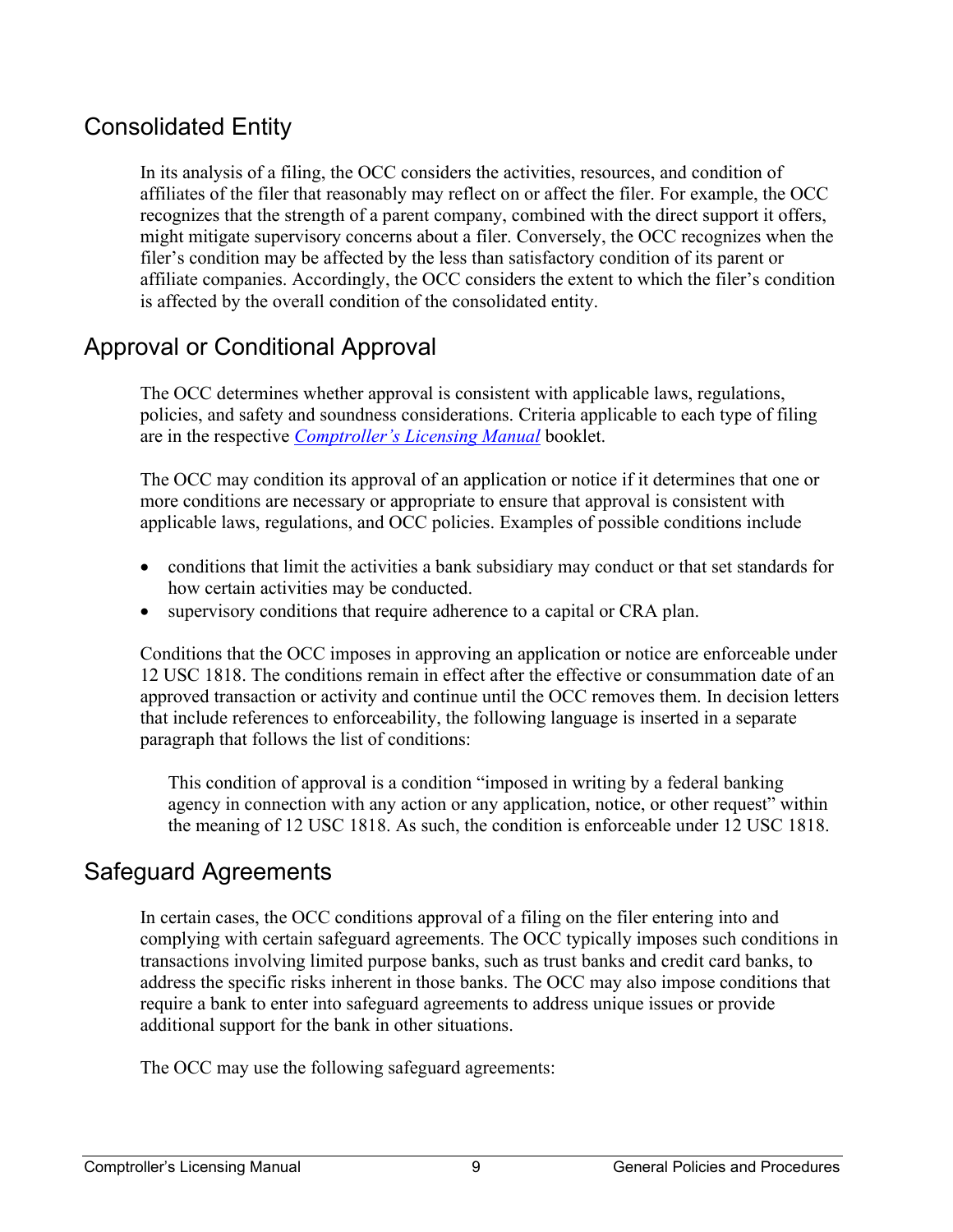- **Operating Agreement (OA):** An OA is a written agreement between the OCC and a bank that sets forth specific requirements the bank must adhere to. The requirements typically include minimum capital and liquidity levels, prior notice of significant changes to a bank's business plan, and board and committee independence [standards.](https://standards.10)<sup>10</sup>
- **Capital Assurance and Liquidity Maintenance Agreement (CALMA):** A CALMA is a written agreement between a bank and its parent company that requires the parent company to provide financial support if the bank cannot meet its capital or liquidity minimums as required in the OA.
- **Capital and Liquidity Support Agreement (CSA):** A CSA is similar to a CALMA and is used in addition to the CALMA when the parent company is not a bank or savings and loan holding company regulated by the FRB.

#### <span id="page-12-0"></span>Consummation Requirements

The OCC imposes standard requirements on many filings that must be met before completing the proposed transaction (for example, opening a bank or branch or completing a merger). In addition, the OCC imposes other consummation requirements that filers must satisfy before the OCC will issue a letter certifying that the proposed transaction was completed. Please refer to the booklets in the *[Comptroller's Licensing Manual](https://www.occ.treas.gov/publications-and-resources/publications/comptrollers-licensing-manual/index-comptrollers-licensing-manual.html)* for more specific information related to the requirements for each filing type.

#### <span id="page-12-1"></span>Denial

The OCC may deny a filing if

- a significant supervisory, CRA (if applicable), or compliance concern exists with respect to the filer or proposal.
- approval would be inconsistent with applicable law, regulation, or OCC policy.
- the filer does not provide, within the time frame required, information that the OCC requested to make an informed decision.

#### <span id="page-12-2"></span>Materially Deficient

 A filing is materially deficient if it lacks sufficient information for the OCC to make a The OCC may return a filing without a decision if it finds the filing to be materially deficient. determination under the applicable statutory or regulatory criteria.

#### <span id="page-12-3"></span>Abandonment

A filing must contain information required by the applicable regulation and the appropriate form, and as described in the appropriate booklet of the *[Comptroller's Licensing](https://www.occ.treas.gov/publications-and-resources/publications/comptrollers-licensing-manual/index-comptrollers-licensing-manual.html) Manual.* If a filer does not provide required or additional requested information within the time period

<sup>&</sup>lt;sup>10</sup> OAs issued in the context of a licensing filing are not enforcement actions.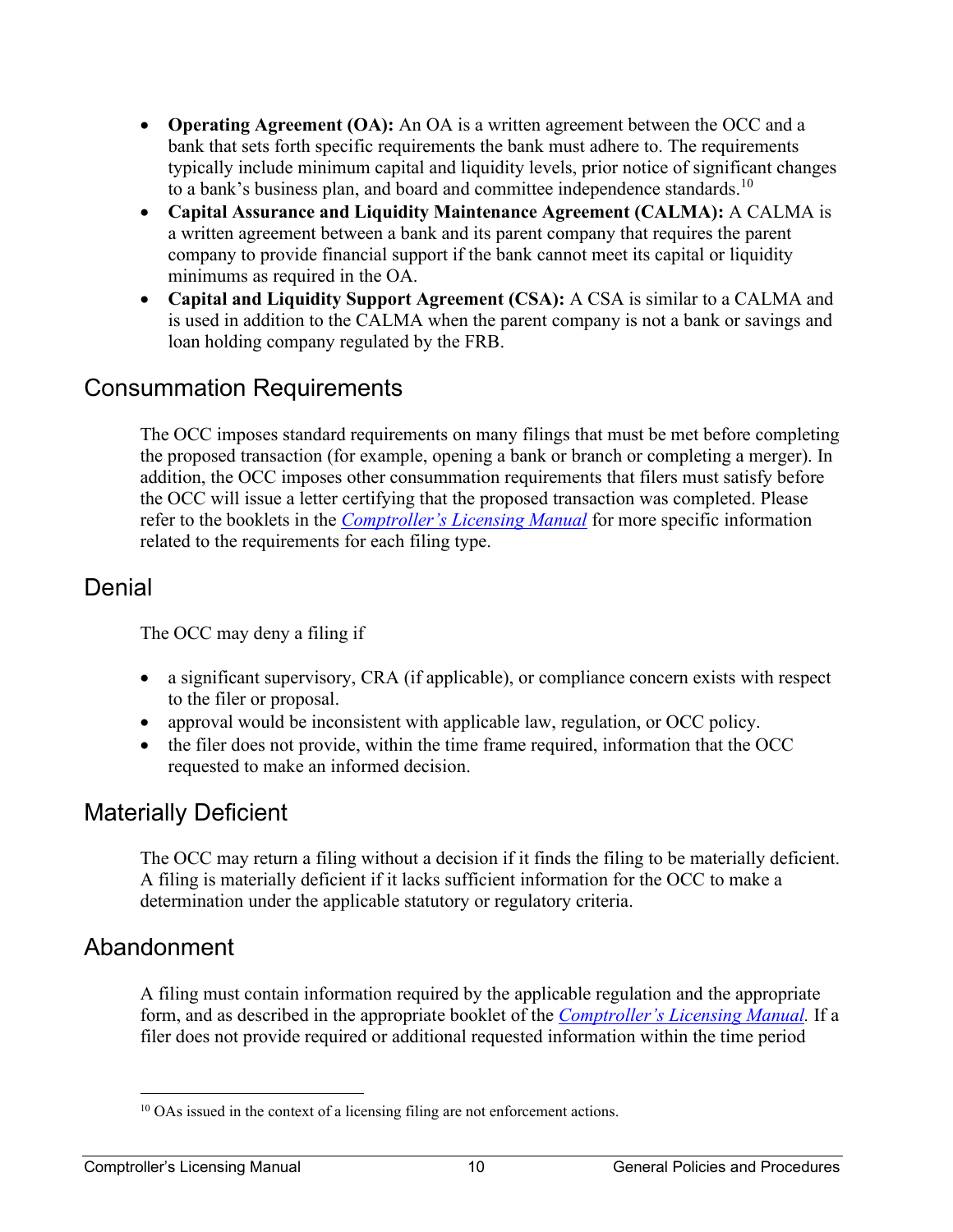specified by the OCC, the OCC may deem the filing abandoned and return the filing to the filer.

#### <span id="page-13-0"></span>Time Considerations

12 USC 4807 requires that the OCC (and all other federal banking agencies) take final action on any application before the end of a one-year period beginning on the date when a completed application is received. Filers may waive this requirement for any filing; the OCC, however, expects to render a decision on each filing well in advance of the one-year deadline.

# <span id="page-13-1"></span>**Post-Decision Issues**

## <span id="page-13-2"></span>Satisfaction Survey

The OCC includes a satisfaction survey with certain decision letters to filers. The OCC welcomes comments and uses them to improve licensing policies and procedures.

### <span id="page-13-3"></span>Extension of Time

When the OCC approves or conditionally approves a filing, the approval expires at a specified date if the filer does not consummate the transaction or commence the new or expanded activity by that date. In extenuating circumstances, a filer may request an extension of the approval from the appropriate OCC licensing office. The OCC does not grant extensions generally unless it determines that the delay is beyond the filer's control.

#### <span id="page-13-4"></span>Nullifying a Decision

After rendering a decision on a filing, the OCC may nullify its decision if it discovers

- a material misrepresentation or omission.
- the decision is contrary to law, regulation, or OCC policy.
- approval was granted because of a clerical or administrative error, or a material mistake of law or fact.

## <span id="page-13-5"></span>Appeal

A filer may appeal an OCC decision under policy and procedures discussed in [OCC Bulletin](https://www.occ.treas.gov/news-issuances/bulletins/2013/bulletin-2013-15.html)  2013-15[, "Bank Appeals Process: Guidance for Bankers](https://www.occ.treas.gov/news-issuances/bulletins/2013/bulletin-2013-15.html)." Filers may file an informal appeal with the appropriate OCC licensing office director or a formal appeal to the Deputy Comptroller for Licensing or the Ombudsman.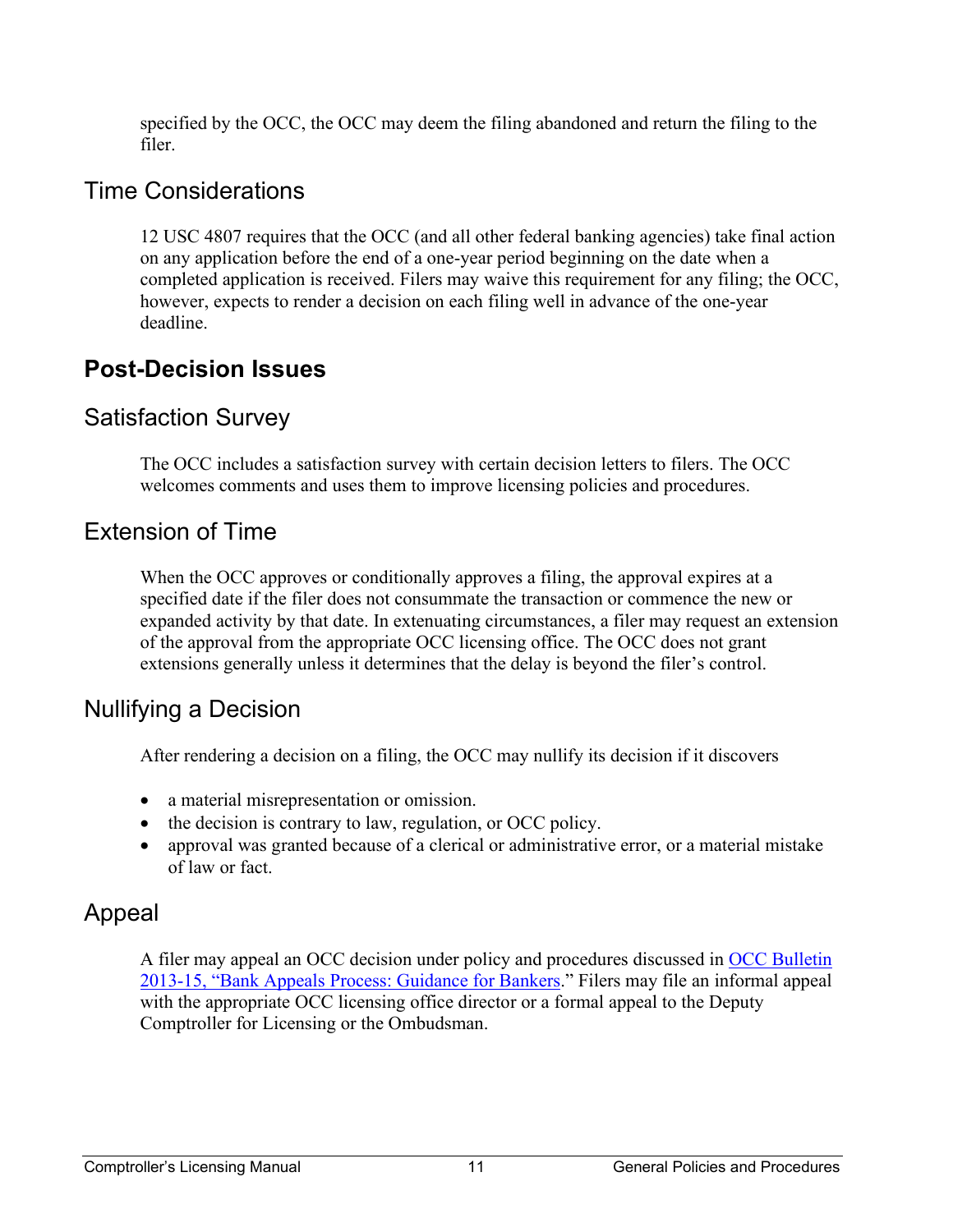#### <span id="page-14-0"></span>Removal or Modification of Condition of Approval

A filer may request that the OCC remove or modify a condition that was imposed in a final decision. The request should be in writing and include the OCC control number, a description of the condition imposed that the bank wishes to modify or have removed, and a detailed justification for such modification or removal. A board of directors' resolution approving the request to modify or remove the condition should accompany the request.

### <span id="page-14-1"></span>Copy of the OCC Decision on a Filing

Final decisions on filings are available to the public. Requests for those decisions may be submitted electronically through the OCC's [Freedom of Information Act](https://foia-pal.occ.gov/palMain.aspx) page or in writing to the Office of the Comptroller of the Currency, Communications Division, 400 7th St. SW, Washington, DC 20219. Requests for final decisions generally are answered within 20 business days of receipt.

# <span id="page-14-2"></span>**Specific Requirements**

### <span id="page-14-3"></span>Filings for Undercapitalized Banks

Pursuant to 12 USC 1831o, an undercapitalized bank shall not acquire, <sup>11</sup>, directly or indirectly, any interest in any company or depository institution, establish or acquire any additional branch office, or engage in any new line of business unless the OCC has accepted the bank's capital restoration plan, the bank is implementing the plan, and the OCC has determined that the proposed action is consistent with and will further achieving the plan; or the FDIC determines that the proposed action will further the purposes of 12 USC 1831o.

#### <span id="page-14-4"></span>Community Reinvestment Act

Congress enacted the CRA to require federal bank and thrift regulators to encourage insured depository institutions to help meet the credit needs of their entire communities, including low- and moderate-income neighborhoods, consistent with the safe and sound operation of the institutions. In accordance with the CRA, the OCC considers a filer's record of CRA performance in deciding applications for the following:

- Establishment of a domestic branch
- Relocation of a main, home, or branch office
- Business combination
- Conversion to a federal charter

On the [Interpretations and Actions](https://www.occ.gov/topics/licensing/interpretations-and-actions/index-interpretations-and-actions.html) page of its website, the OCC publishes decision letters that address CRA-related issues in licensing applications. (Refer to the *[Comptroller's](https://www.occ.treas.gov/publications-and-resources/publications/comptrollers-licensing-manual/index-comptrollers-licensing-manual.html)  [Licensing Manual](https://www.occ.treas.gov/publications-and-resources/publications/comptrollers-licensing-manual/index-comptrollers-licensing-manual.html)* booklets for further discussion of the CRA's effect on the filing types.)

<sup>&</sup>lt;sup>11</sup> Refer to 12 USC 1831o(b)(1)(C) and 12 CFR 6.4(b)(3) for the definition of an undercapitalized bank.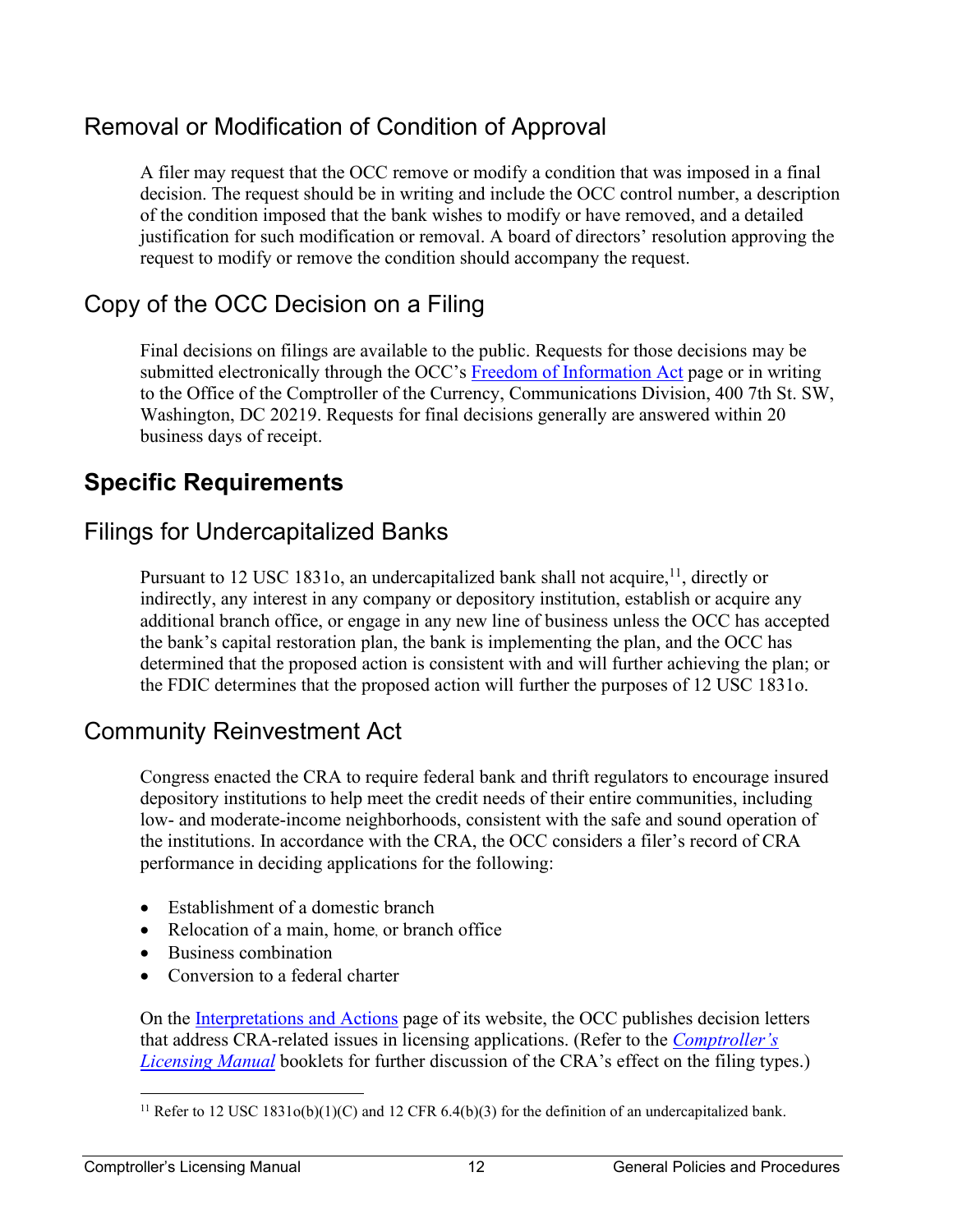# <span id="page-15-0"></span>**Glossary**

**Application:** A submission requesting prior OCC approval to engage in various corporate activities or transactions.

**Appropriate OCC licensing office:** (1) The licensing office where the bank's supervisory office is located; (2) Headquarters licensing for the five largest banks and those banks supervised out of Washington, D.C.

**Complete filing:** A filing that is fully responsive to each request for information included in the relevant form and includes any information the OCC may subsequently request, or otherwise provides adequate information when considered together with other information available to the OCC for its decision.

**Eligible bank or savings association:** A national bank or FSA that is well capitalized under 12 CFR 5.3 and

- has a composite CAMELS rating of 1 or  $2^{12}$
- has a consumer compliance rating of 1 or 2.
- has a satisfactory or better CRA rating. (This factor does not apply to an uninsured bank, an uninsured federal branch, or a special purpose bank covered by  $12 \text{ CFR } 25.11(c)(3)$  or  $195.11(c)(2)$ .
- is not subject to a cease-and-desist order, consent order, formal written agreement, or prompt corrective action directive, or, if subject to any such order, agreement, or directive, is informed in writing by the OCC that the bank still may be treated as an "eligible bank."

Filer: A person or entity that submits a notice or application to the OCC.

**Filing:** An application or a notice submitted to the OCC.

**Holding company:** Any company that controls or proposes to control a bank regardless of whether the company is a bank holding company under 12 USC 1841(a)(1) or a savings and loan holding company under 12 USC 1467a.

**Incomplete filing:** A filing that is not fully responsive to each item of information included in the relevant form or that the OCC determines lacks adequate information, when considered together with other available information, for the OCC to make its decision.

**Low- and moderate-income areas:** A low-income area is one where the median family income is less than 50 percent of the area median family income. A moderate-income area is one where the median family income is at least 50 percent and less than 80 percent of the

<sup>&</sup>lt;sup>12</sup> A bank's composite rating under the Uniform Financial Institutions Rating System, or CAMELS, integrates sensitivity to market risk. posite rating<br>component a<br>rket risk.<br>Manual ratings from six component areas: capital adequacy, asset quality, management, earnings, liquidity, and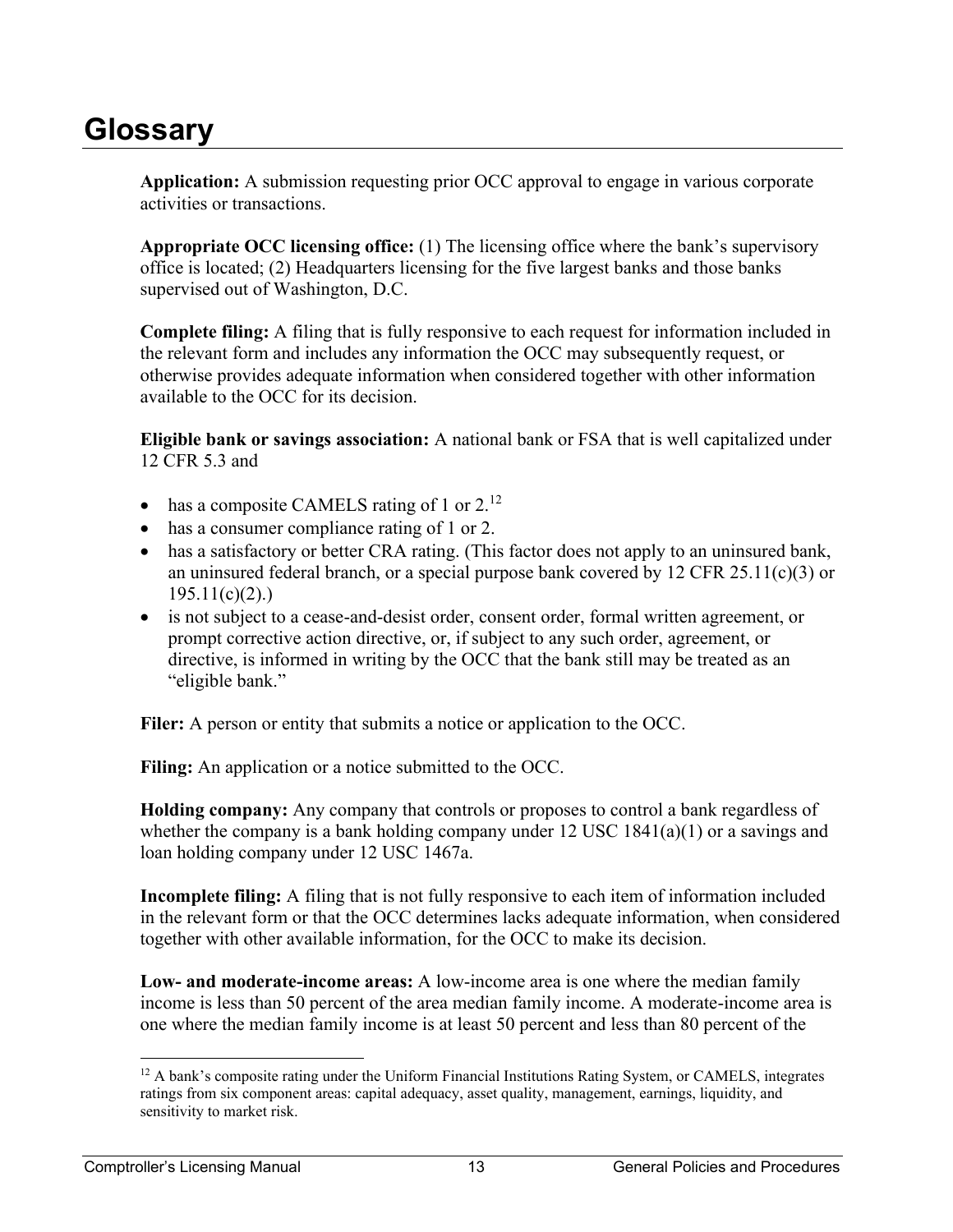area median family income. An area (or geography) is defined as a census tract delineated by the U.S. Census Bureau in the most recent decennial census.

**Notice:** A submission notifying the OCC that a filer (1) intends to engage in certain corporate activities or transactions, or (2) has begun certain corporate activities or transactions (see **application** and **filing**).

**Public file:** For an application or notice, the public file consists of those portions of the filing, supporting data, and supplementary information submitted by the filer and interested persons that have not been afforded confidential treatment by the OCC.

**Undercapitalized bank:** An FDIC-insured depository institution that meets the criteria established in 12 CFR 6.4(b)(3).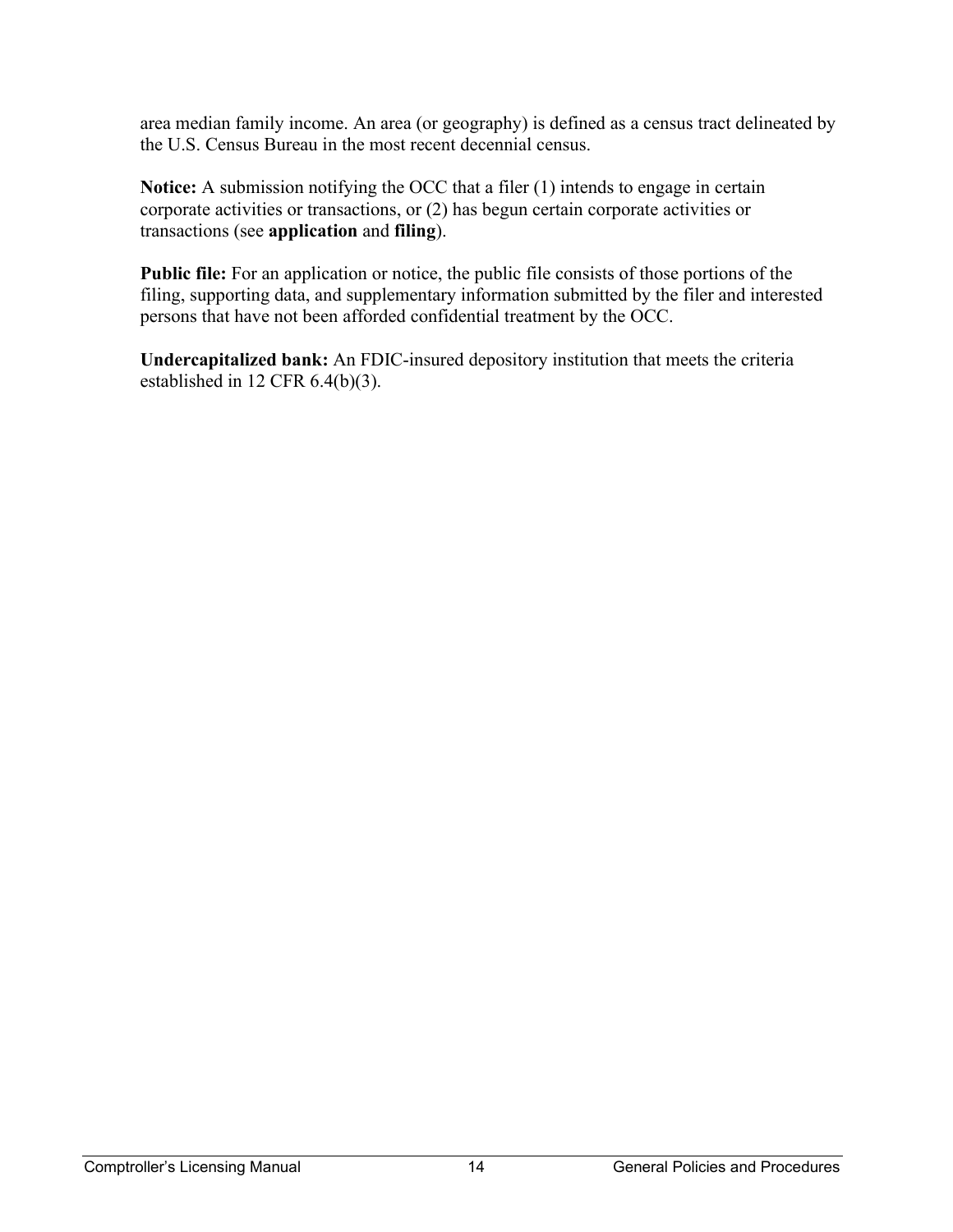# <span id="page-17-0"></span>**References**

In this section, references apply to both national banks (NB) and FSAs unless noted otherwise that the referenced law, regulation, or issuance applies to NBs or FSAs.

| <b>Appeals Process</b><br>Regulation                               | 12 CFR 5.13(f)                                          |  |  |  |
|--------------------------------------------------------------------|---------------------------------------------------------|--|--|--|
| OCC Bulletin 2013-15, "Bank Appeals Process: Guidance for Bankers" |                                                         |  |  |  |
| <b>Community Reinvestment Act</b><br>Law<br>Regulation             | 12 USC 2901-2908<br>12 CFR 25 (NB), 12 CFR 195 (FSA)    |  |  |  |
| <b>Definitions</b><br>Regulation                                   | 12 CFR 5.3                                              |  |  |  |
| <b>Expedited Review of Filings</b><br>Regulation                   | 12 CFR $5.13(a)(2)$                                     |  |  |  |
| <b>Extension of Time for Review of Filings</b><br>Regulation       | 12 CFR $5.13(g)$                                        |  |  |  |
| <b>Fees</b><br>Regulation                                          | 12 CFR 8.8<br>12 CFR 5.5<br>12 CFR 5.7(c)<br>12 CFR 8.6 |  |  |  |
| <b>Freedom of Information Act</b><br>Law<br>Regulation             | 5 USC 552<br>12 CFR 4.11                                |  |  |  |
| <b>Misrepresentations or Omissions</b><br>Law                      | 18 USC 1001<br>12 CFR $5.4(g)$                          |  |  |  |
| <b>Publication Requirement</b><br>Regulation                       | 12 CFR 5.8                                              |  |  |  |
| <b>Public Comment</b><br>Regulation                                | 12 CFR 5.10                                             |  |  |  |
| <b>Public File Availability</b><br>Regulation                      | 12 CFR 5.9                                              |  |  |  |